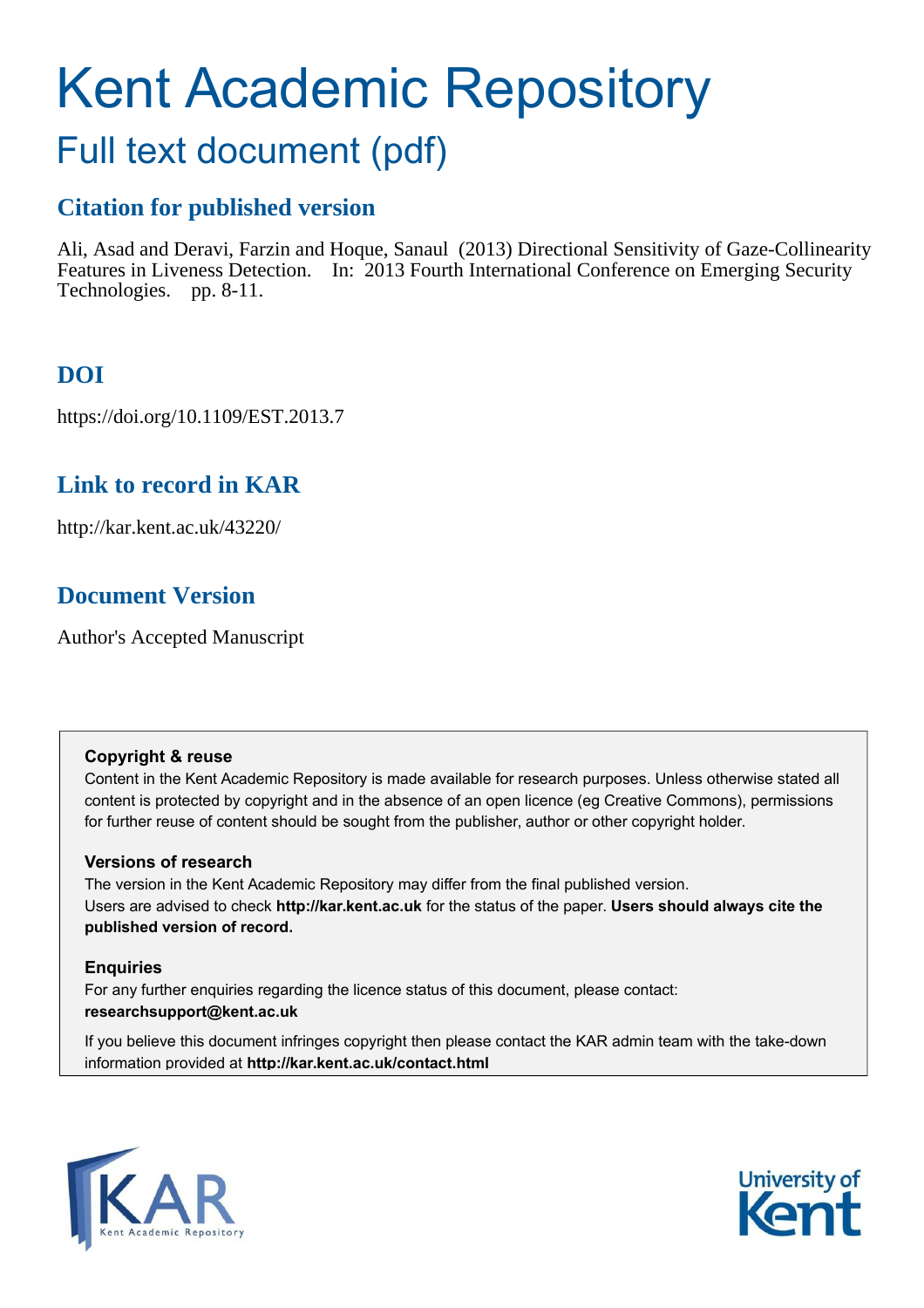# Directional Sensitivity of Gaze-Collinearity Features in Liveness Detection

Asad Ali, Farzin Deravi, and Sanaul Hoque University of Kent, Canterbury, Kent, CT2 7NT, United Kingdom E-mail: {aa623, f.deravi, s.hoque}@kent.ac.uk

**Abstract** - To increase the trust in using face recognition systems, these need to be capable of differentiating between face images captured from a real person and those captured from photos or similar artifacts presented at the sensor. Methods have been published for face liveness detection by measuring the gaze of a user while the user tracks an object on the screen, which appears at pre-defined, places randomly. In this paper we explore the sensitivity of such a system to different stimulus alignments. The aim is to establish whether there is such sensitivity and if so to explore how this may be exploited for improving the design of the stimulus. The results suggest that collecting feature points along the horizontal direction is more effective than the vertical direction for liveness detection.

**Keywords***—*liveness; spoofing; challege/response; collinearity; biometrics.

#### I. INTRODUCTION

Biometric recognition systems are vulnerable to increasingly sophisticated spoofing attacks with the use of fake artifacts. Face recognition systems are socially acceptable and convenient and used for a variety of security applications, however, they appear to be more vulnerable to abuse compared to other biometric modalities, because a simple photograph or video of a genuine user can be used to deceive such systems [1]. Therefore, by introducing a liveness detection mechanism, the trust in using face recognition can be increased.

Photographs, masks, and videos are some of the spoofing artifacts that may be used for attacking face recognition systems at sensor level. Photo spoofing attacks can be prevented by detecting motion, smiles, eye blinks, etc. However, presenting a video of the genuine user to the face recognition system can deceive such techniques. The subtle differences between a photograph (or video) of an individual and the live person need to be utilized to establish liveness of the presentation at the sensor.

Direct user interactions with the system in real time can provide an important source of liveness information. In this paper we present a challenge/response mechanism for a facial liveness detection system, using a standard webcam, based on tracking the gaze of the user. The stimulus is designed to facilitate the acquisition of distinguishing features based on

collinear sets of points along the gaze trajectory. Here we explore the sensitivity of such a system to different stimulus alignments. The aim is to establish whether spoof detection performance is affected by different directional arrangements of stimulus groupings for feature extraction and if so explore how this may be exploited for improving the design of the stimulus

The paper is organized as follows. In Section II a brief overview of the state of the art is presented. Section III describes the proposed techniques while Section IV reports on their experimental evaluation. Finally Section V provides conclusions and offers suggestions for further work

#### II. RELATED WORK

Various approaches have been presented in the literature to establish liveness and to detect presentation attacks. Jee *et al's*  method [2] uses a single ordinary video camera and analyses the sequence of the images captured to calculate variations of each eye region and determine whether the input face is real or not. Wang et al [3] presented a liveness detection method in which physiological motion is detected by estimating the eye blink from a captured video sequence using an eye contour extraction algorithm. They use active shape models with a random forest classifier trained to recognize the local appearance around each landmark. Wang et al [4] proposed a method to counter spoofing attacks by recovering sparse 3D facial structure. They captured facial images from several viewpoints and located landmarks. Then, they recovered sparse 3D facial structure from the selected key frames. They used graph similarity to incrementally extract the key frames.

Komulainen et al [5] explored fusion of motion and microtexture. They explored the fusion potential of different visual cues and showed that the performance of the individual methods can be vastly improved by performing fusion at score level. Kollreider et al [6-8] combined facial components (nose, ears, etc.) detection and optical flow estimation to determine a liveness score. They assumed that a 3D face produces a special 2D motion. This motion is higher at central face parts (e.g. nose) compared to the outer face regions (e.g. ears). Parts nearer to the camera move differently to parts which are further away in a live face. A translated photograph, by contrast, generates constant motion at various face regions. Li et al [9] explored a technique based on the analysis of 2-D Fourier spectra of the face image. They proposed the principle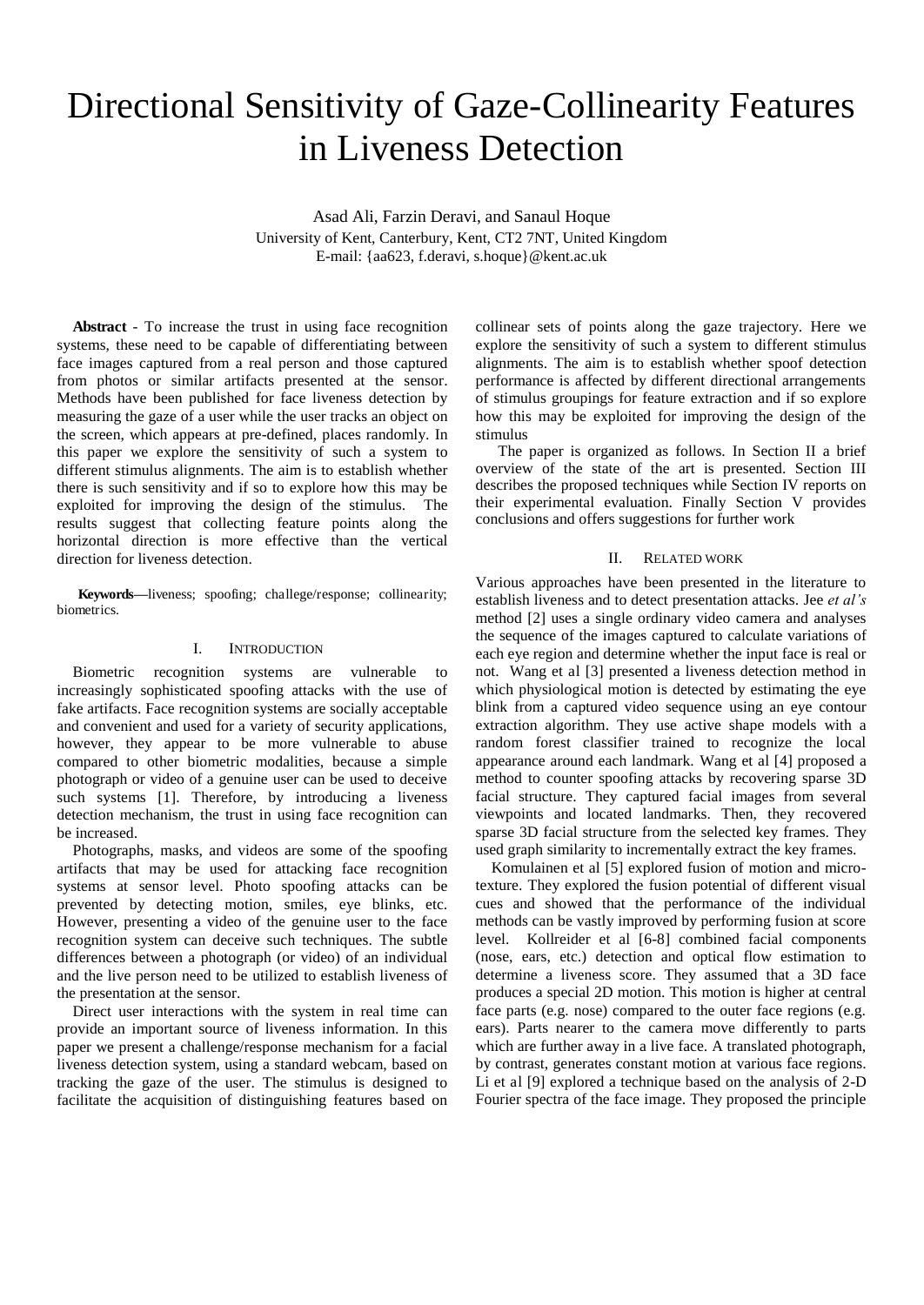that as the size of a photograph is smaller than the real image and the photograph is flat, it therefore has fewer high frequency components than real face images. Kim et al [10] proposed a method for detecting a single fake image based on frequency and texture analyses. They exploited frequency and texture information using power spectrum. They also used Local Binary Pattern (LBP) features for analyzing the textures. They fused information of the decision values from the frequency-based classifier and the texture based classifier for detecting the fake faces. Pinto et al [11] used the noise signatures generated by the recaptured video to discriminate between live and fake attempts. They suggested that noise is an artifact generated when video is captured from playback attacks (and not from real scenes). They used the Fourier spectrum, computation of 'visual rhythm' and grey level cooccurrence matrices as feature descriptors.

Frischholz et al [12] investigated a challenge/response approach to enhance the security of the face recognition system. The users were required to look in certain directions, which were chosen by the system randomly. The system estimated the head pose and compared the real time movement (response) to the instructions asked by the system (challenge) to verify user authenticity. Kollreider et al [13] proposed a method, which uses lip-motion (without audio information) to assess liveness. Ali et al [14] presented a method based on gaze tracking. They presented a video of a moving object on the screen. Users are required to follow the object with their head/gaze movement. The camera captures images of the user's face while the challenge moves. The path of the object is designed in such a way that a number of collinear points can be identified.

In this paper we investigate the work of Ali et al further to explore the sensitivity of the system to different gaze directions. The aim is to establish if there is such sensitivity and if so to explore how this may be used for improving the design of the stimulus.

#### III. SYSTEM STRUCTURE

A spoofing attack (fake attempt or presentation attack) occurs when an impostor presents a photograph of the target individual to the camera to gain unauthorized access. A genuine (real) attempt occurs when an authorized individual attempts authentication using the biometric system. A general set up of the system is shown in Figure 1. The visual stimulus object (challenge) appeared on the display screen and the camera (sensor) captured the frames. The system extracts facial landmarks in the captured frames. Pupil centre coordinates are used to extract a feature vector and used for the classification of live and fake attempts. The visual stimulus, landmarks extraction and the feature vector are described below. The classification schemes used are discussed in detail in section IV-C.

The object appears at pre-defined locations randomly on the screen and the users were required to find it with eye or head movements and gaze at it. The stimuli locations were designed not to appear too close to one another on the screen, and



Fig. 1. System block diagram

should be located such that it is possible to find sets of collinear points along the horizontal and vertical directions. At each appearance of the stimulus, the camera captures an image of the user's face. The stimulus appears at 30 different places over the screen in 5 rows and 6 columns, giving 5 sets of collinear points horizontally and 6 sets of collinear points vertically.

The object appears in a random sequence to prevent predictive video attacks. The object visits positions where xor y-coordinates of the current location is the same as that for one of the previous locations. In this way collinear sets of points of gaze can be identified.

The images captured were analyzed using STASM [15] to extract facial landmark points. STASM returns 68 different landmarks on the face region using the active shape model technique. The coordinates of the center of the pupils were used to extract features

Collinearity feature vectors were extracted from the facial images captured when the stimulus locations appeared along horizontal and vertical lines. When the stimulus locations on screen are along a vertical line, the x-coordinate values of these locations are the same. Similarly when the stimulus locations are arranged along a horizontal line, the ycoordinates are the same. Therefore, it may be assumed that the x- and y-coordinates of the corresponding centers of the pupils for these sets of stimulus locations should also be very similar in genuine attempts. This should result in a very small variance in the observed coordinate values for these sets of collinear points compared to that obtained for fake attempts. The collinearity feature vector is therefore a set of variances of face landmark coordinates extracted from multiple sets of collinear challenges/targets.

#### IV. EXPERIMENTS

#### A. Hardware setup and Database

The experimental setup consists of a PC with a webcam, and a display monitor. The distance between the camera and the user was approximately 750 mm. This distance was not a tight constraint but had to be small enough so that the facial features could be easily acquired by the camera.

There is no publically available database that could be used for the particular challenge response scheme proposed in this paper. Therefore a small amount of data was collected to investigate the performance of the proposed scheme. In total 8 subjects participate in the data collection phase. The data was captured in 3 sessions. A total of 26 fake and 26 live attempts were captured. The user presented a high quality colour photo of a target user in front of the camera of while attempting to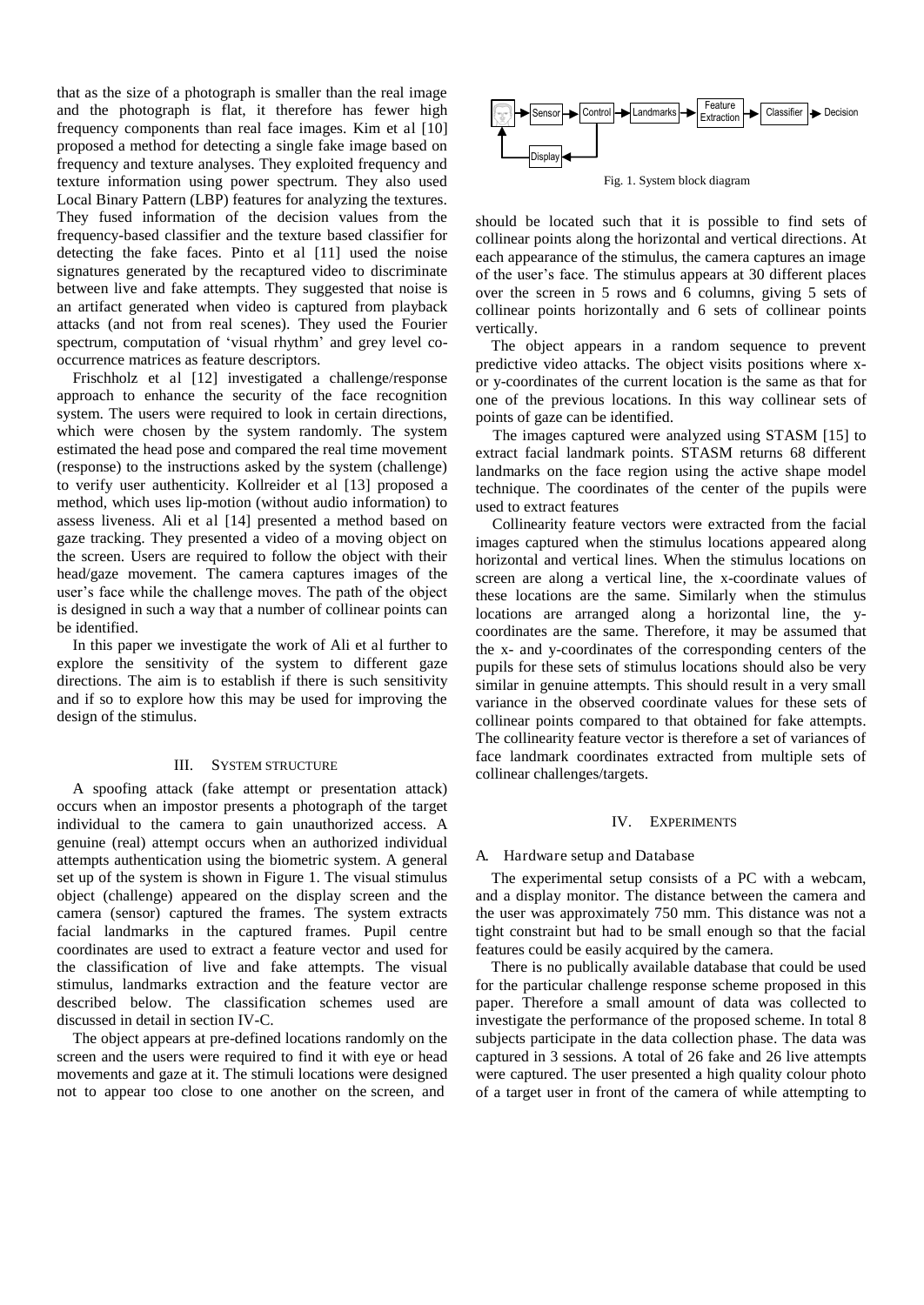follow the stimulus to spoof the system. Each attempt acquired 90 image frames of resolution 352×288 pixels. This resolution gave good enough picture quality to recognize the facial landmarks by STASM. In total, 11 x-y-coordinates, 6 xcoordinates and 5 y-coordinates from the centres of the pupils collinear gazes were extracted. There were a small number of frames where the pupil centres were not detected by STASM and such frames were excluded from the feature extraction process.

#### B. Evaluvation framwork

There are four possible outcomes of the face liveness detection classification process: true positive, true negative, false negative and false positive. When a genuine (live/real) attempt is classified as genuine and a false (fake/spoof) attempt is classified as genuine, these are termed true positive (TP) and false positive (FP) classifications respectively. Similarly, when a genuine attempt is classified as a fake and fake attempt is classified as fake these are called true negative (FN) and false negative (TN) respectively.

Error rates are dependent on the classifier threshold in use. The Receiver Operating Characteristic (ROC) curve is used to illustrate the true positive rates (TPR) against the false positive rates (FPR) for different thresholds.

The database was divided into two parts for training and testing purposes. Of the 52 samples, 12 were chosen for testing and the remaining 40 for training the classifier. For training the classifier, 20 random samples from fake and 20 from genuine users were chosen. The experiments were repeated 300 times, and on each occasion the system chose random samples for testing and training. The mean error rates of the 300 iterations of the experiments are reported here.

#### C. Proposed Various Combining Schemes

In this investigation, various coordinates of the features were used to analyse and compare the performance of the x and y coordinates of the features. In the first phase the xcoordinates from both eyes (left and right eye) were used for the classification of fake and live attempts. The x-coordinates from left and right eyes were passed to independent k-nearest neighbor (kNN) classifiers [16]. In this implementation, k has been optimized to minimize the leave-one-out error in the training data. The normalized scores (based on the posterior probabilities of class membership) from these classifiers were fused to produce a single score, using various rule-based fusion schemes.

In the second phase of the experiments the y-coordinates from both eyes were used for the classification of fake and live attempts. In the final phase x-coordinates and y-coordinates from both eyes were used, using fusion rules as shown in Figure 2.

The sum, product and majority-vote rules [17] were investigated for the fusion process. Figure 3 shows the ROC curves, which describe the performance of the various feature combinations. The performance of the system was found to be lower using the y-coordinate features. Using x-coordinate



Fig. 2. Score fusion using left and right eye

features alone improved the performance but using both x- and y-coordinates performed best. Using both x- and y-coordinates of both eyes, the system performance reached 75% TPR (at 10% FPR). Using only the x-coordinate of both eyes the system achieved 72% TPR (at 10% FPR).

The scores were combined using the sum rule score fusion. At the lower FPR  $(<0.10)$ , the ROC curve of the x-coordinate features is similar to the ROC curve of x and y coordinate features. The ROC curves for these features rise rapidly with increasing FAR and show much better performance than that for the y-coordinate features. In conclusion, these results suggest that the x-coordinate features are better compared to the y coordinate features. The improvement in the performance between using features based on the x-coordinate only and the x and y-coordinates together is very small. The system performance may be improved more efficiently by not using y-coordinate features and instead increasing the number or range of the x-coordinate features.



Fig. 3. ROC curves showing the performances of the three proposed scheme

Table I shows the performance of the system using various feature subsets, and fusion schemes. The x-coordinate features gave better performance compared to the y-coordinate features. But combining the x and y-coordinate improve the performance slightly. The sum score fusion rule gave the most promising result.